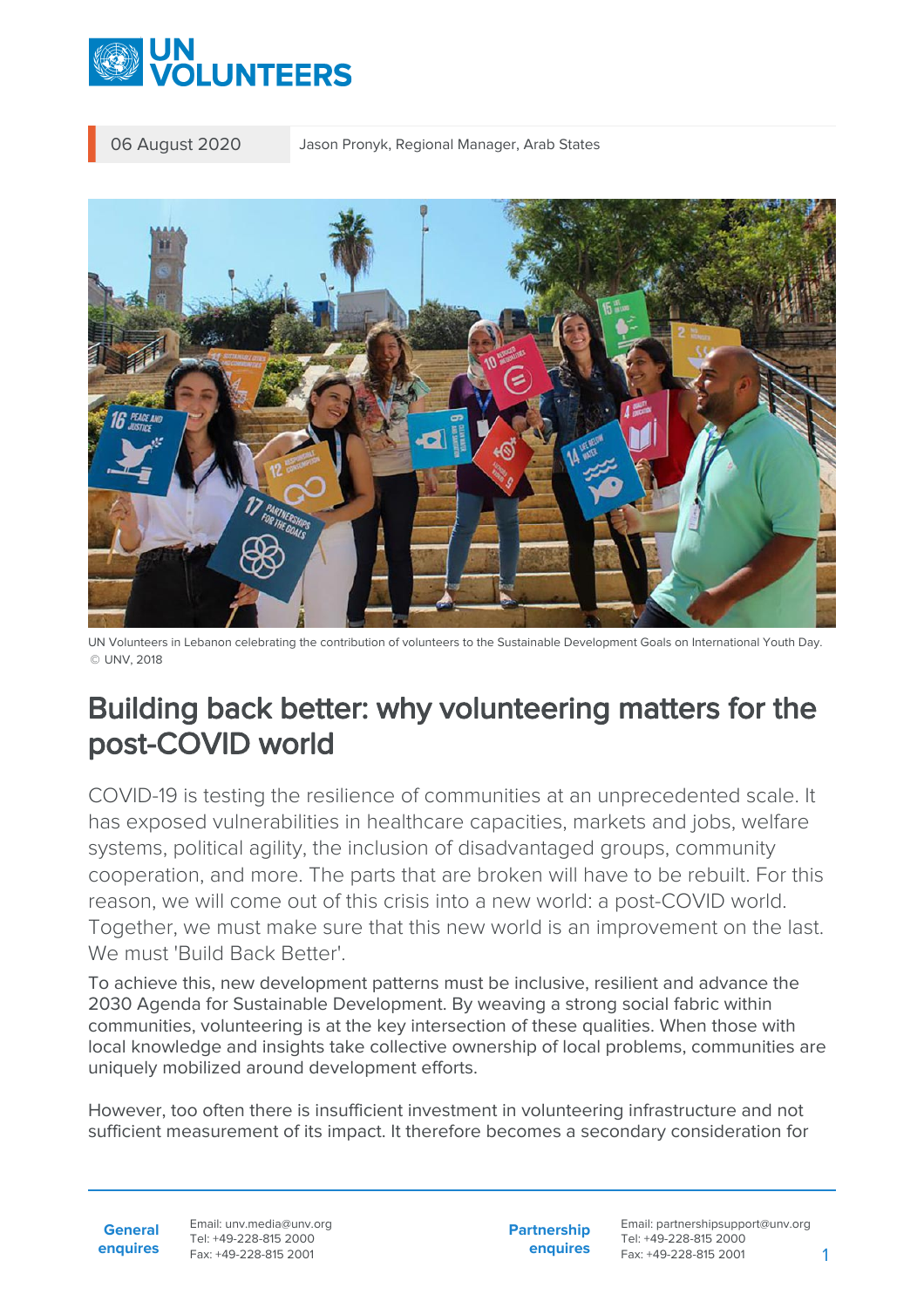

those involved in developmental operations.

Indeed, the United Nations recognizes the role of volunteers and seeks to integrate it in the 'Decade of Action' to achieve sustainable development goals by 2030. Most recently, the UN framework for the immediate socio-economic response to COVID-19 takes note that 'volunteer groups often play an indispensable leadership role in the response, notably in reaching out to vulnerable people, and in getting to remote places. They can amplify responses.'

For this, perhaps, a global discussion on the future of volunteering could not be more timelv. Over four days (13<sup>th</sup>-16<sup>th</sup> July), the Global Technical Meeting (GTM 2020) on Re-Imaging Volunteering for the 2030 Agenda convened all stakeholders to discuss practices on integrating volunteering into the SDGs, perspectives on reimagining volunteerism and ways to translate this into practice. Through the GTM2020, the world seeks to take action to advance the role of volunteering above and beyond the current model.

Mandated in 2018 by the UN General Assembly, this week's GTM2020 aimed both to inform and to transform the conversation on volunteering. Led by the UN Volunteers (UNV) programme and the International Federation of Red Cross and Red Crescent Societies (IFRC) – and alongside more than 400 representatives from governments, UN entities, and civil society, including academia, volunteer groups, and the private sector; the GTM2020 strived to reimagine the concept of volunteering for the 2030 Agenda.

Many voices from the Arab States region joined the global discussion, with a variety of participants from all the above-mentioned sectors.

Evidence from across the Arab States region, already present in the newly launched [UNV](http://knowledge.unv.org/) [Knowledge Portal on Volunteerism](http://knowledge.unv.org/), demonstrates how volunteer initiatives contribute to skill development and employability, and how the impact of digital transformation is accelerating the growth of volunteerism.

Through discussion of existing evidence, good practices, and lessons learnt around volunteering, the GTM2020 tried to spearhead new models of volunteering and create a sense of urgency among governments and organizations to integrate volunteering into their action on development.

The vision for volunteering in the Decade of Action for the SDGs requires addressing inequalities in volunteering, new models of volunteer collaboration and considering new measures to support informal volunteering. Volunteerism infrastructure must be developed, initiatives must be funded, and results must be measured.

The hope for the Call to Action resulting from this global meeting is to be able to unite the global community around a commitment to position volunteering as a leading development solution. NGOs, CSOs, government ministries, businesses, local groups, or individuals

**General**

**enquires** Tel: +49-228-815 2000 Fax: +49-228-815 2001 Email: unv.media@unv.org<br>Tel: +49-228-815 2000

**Partnership enquires**

Email: partnershipsupport@unv.org Tel: +49-228-815 2000 Fax: +49-228-815 2001 2